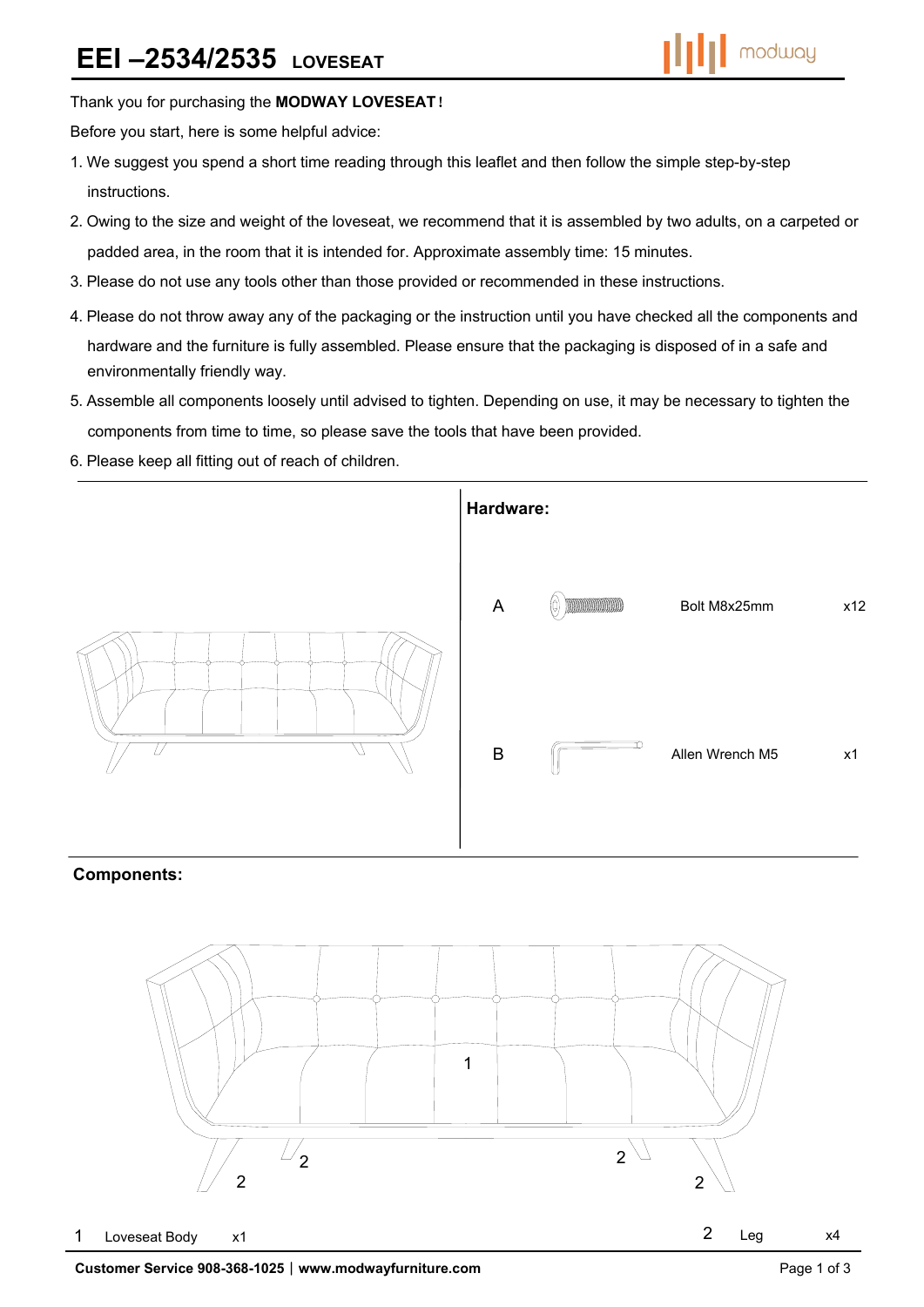

## **STEP 1:**

Please find the package of 4 pieces of **Leg (2)** on the top of loveseat seat.

Take out 4 pieces of **Leg (2)** and hardware from the package as shown.



## **STEP 2:**

Put **Loveseat Body (1)** upside down on a carpeted or padded surface.

Make the position for assembling **Legs(2)** fully visible.

Place 4 pieces of **Leg (2)** to the bottom of **Loveseat Body (1)**.

Attach by using 12 pieces of **Bolts (A)** as shown.

Use **Allen Wrench (B)** to tighten **Bolts (A)** clockwise until secure.